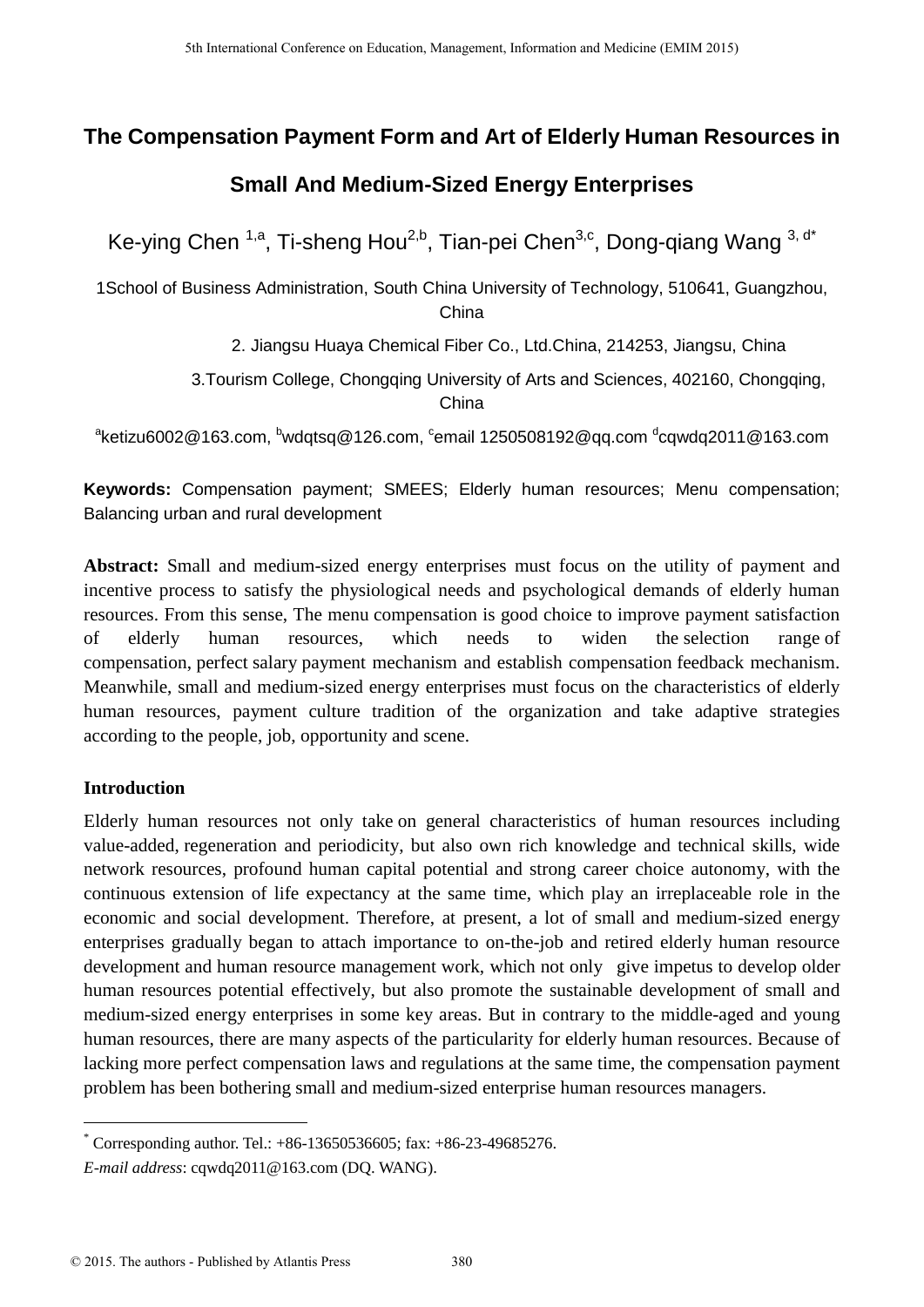## **The Innovation of Compensation Payment Forms of Elderly Human Resources in Small And Medium-Sized Enterprise**——**Menu Compensation**

Expectations theory in human resources management suggests that payment satisfaction factors mainly include three aspects: namely, the fairness of compen payment number, payment process, the realization of individual utility maximization.Obviously, for the elderly human resource, because their sensitivity to the payment is much less than the young people in this age, so payment quantity affect sexual problems is relatively small.From this sense, Small and medium-sized energy enterprises must focus on the utility of payment and incentive process to satisfy the physiological needs and psychological demands of elderly human resources.

**The connotation of the menu compensation.** As mentioned above, in old age, the elderly human resource in small and medium-sized energy enterprises reduced sensitivity to payment bonuses, etc, and more concerned about their respected degree, the level of health care, life and learning quality.Therefore, the menu compensation just meet the reality of the situation.Menu compensation is that the human resources managers of the small and medium-sized enterprise are prior to take a fixed salary, bonuses, allowances and subsidies, welfare and other forms of compensation into a list or synthesize different compensation project team into different packages according to of elderly human resource physiological needs and psychological demands,just like payment plan, so that such as order in the restaurant as well as for self-service,the elderly human resources can choose a way to payment according to expectation .Menu compensation pays attention to wether payment can meet the needs of individual utility maximization or not, gives full consideration to the physiological characteristics of the eldely human resources, career stability, psychological characteristics and salary expectations, which can better meet the needs of elderly human resources.

**The menu compensation operation.** For the specific operation of the menu compensation, whether single or combined compensation packages, we not only focus the utility maximization of payment of the elderly human resource, but also focus the process of payment incentive.To improve menu compensation operation effectiveness, we must focus on the content and process of incentives, the purpose of that is to let the elderly human resource gain compensation in the process of payment and feel the material satisfaction and psychological comfort.

Firstly, broaden the payment choice range to ensure the fairness of the compensation system.Based on the diverse welfare needs of elderly human resources, the menu compensation should broaden the possible choice of compensation.This should include at least work supplies subsidies, health advice, psychological problems, fitness sports, tourism at home and abroad, the elderly special insurance, the training of learning content, so that elderly human resources can be free to choose according to need.Secondly, perfect compensation mechanism.compen commissioner should pay full attention to the respect of elderly human resources demand, not only to treat them just as the young and middle-aged human resources equally, but also to improve their status and role in the organization and highlight the the value of elderly human resources and improve the customization diversity, flexibility and self-service mechanism of payment, change "Payment to stay" to "leave a person at heart".Thirdly, establish compensation feedback mechanism.we should listen to the opinions of the elderly human resource to payment regularly and arrange special salary specialist to solve their compensation issues, encourage the old human resources to participate in the development of the payment system and make sure absolute perfection in the future work payment adjustment.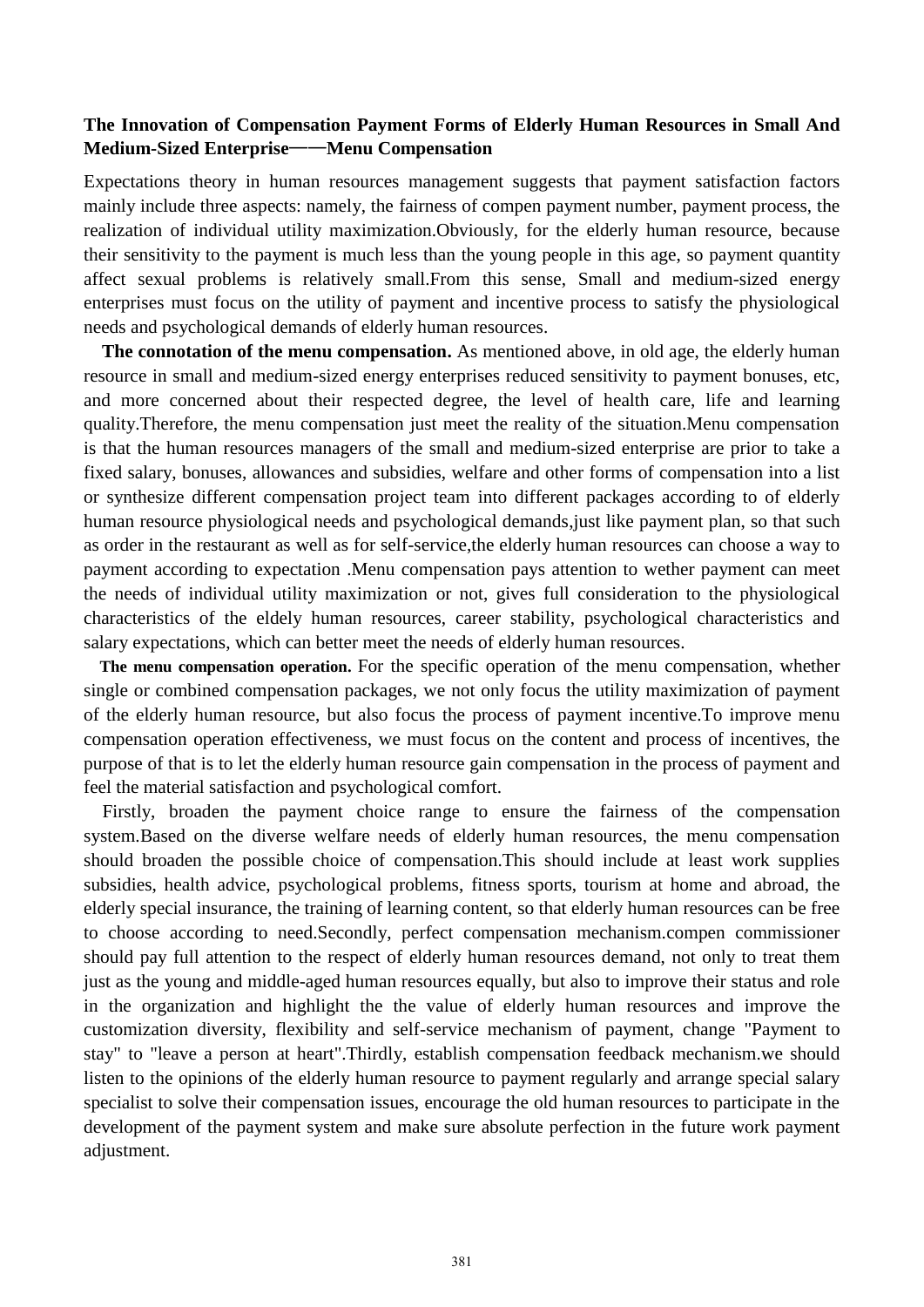# **Rich Compensation Payment Arts of Elderly Human Resources in Small And Medium-Sized Enterprise**——**Adaptive Strategies**

 JasWan McAdams in the book of "the advantage of the incentive plan" points out, " only the best principle, and no best practice".Obviously, the compensation payment is exquisite art and must not be formulaic.The empirical study of Gu Jianping (2005) also shows that higher levels of positive correlation exists between knowledge workers' payment process and the degree of motivation. Compensation payment environment, payment form and payment time are relatively large on the degree of incentive of knowledge workers.This shows that small and medium-sized energy enterprises must focus on the characteristics of elderly human resources, payment culture tradition of the organization and and take adaptive strategies according to the people, job, opportunity and scene to rich small and medium energy enterprises payment art of elderly human resources.

**Adopt diversified measures in line with appropriate person.** Different elderly human resources' preferences(such as age, gender, temperament, personality, education degree, skill levels )in the form of compensation payment are not the same.for example, younger workers are chasing wage bonus, challenging tasks, promotion of demand, in contrast,elderly human resources hope to have generous pension and medical insurance.Therefore, firstly,small and medium-sized energy enterprises should design good payment questionnaire, survey and grasp aged physiology, psychology and other aspects of human resources demand comprehensively to make sure the things they want according to the elderly human resources endowment health care demands,then adopt diversified measures to select the appropriate compensation payment in line with appropriate person.Secondly,we should adopt and develop the flexible salary and welfare system, such as free parking, free meals, health care, pensions, health benefits, etc., meet the different needs of old age.Moreover, compensation specialist should make comprehensive understanding of the real demands of elderly human resources and communicate with the elderly human resource efficiently and constantly adjust compensation payment.

**Adopt diversified measures in line with appropriate job.** The position nature, task difficulty and labor level in small and medium-sized energy enterprises are different,so it is necessary to adopt diversified measures in line with appropriate job for the elderly human resources payment in small and medium-sized energy enterprises (MSES).For special jobs, you can take the following ways: for task-based jobs, according to the characteristics of the elderly human resource's body and mind, small and medium-sized energy enterprises can give elastic off welfare in the process of payment and arrange the prescribed time to complete their tasks, who can choose flexible working hours, vacation arrangement,and even decide the working place in the office or other places.For management jobs, small and medium-sized energy enterprises can pay compensation payment attention to long-term incentives in the process of payment and carryout different ways through the stock option, annual bonus, profit sharing, profit sharing, stock appreciation to recognize and to ensure management contribution and long-term interests of elderly human resources.For technical jobs, small and medium-sized energy enterprises can give them more autonomy, allow them to learn by job sharing, job rotation, training form to obtain the intrinsic rewards, and give compassionate welfare for their title promotion, evaluation of outstanding and advanced involved in in the process of payment.

**Adopt diversified measures in line with appropriate opportunity.** The small and medium-sized energy enterprises (SMES) should choose different compensation payment opportunity for older human resources according to their family needs, psychological demands.Firstly, for elderly workers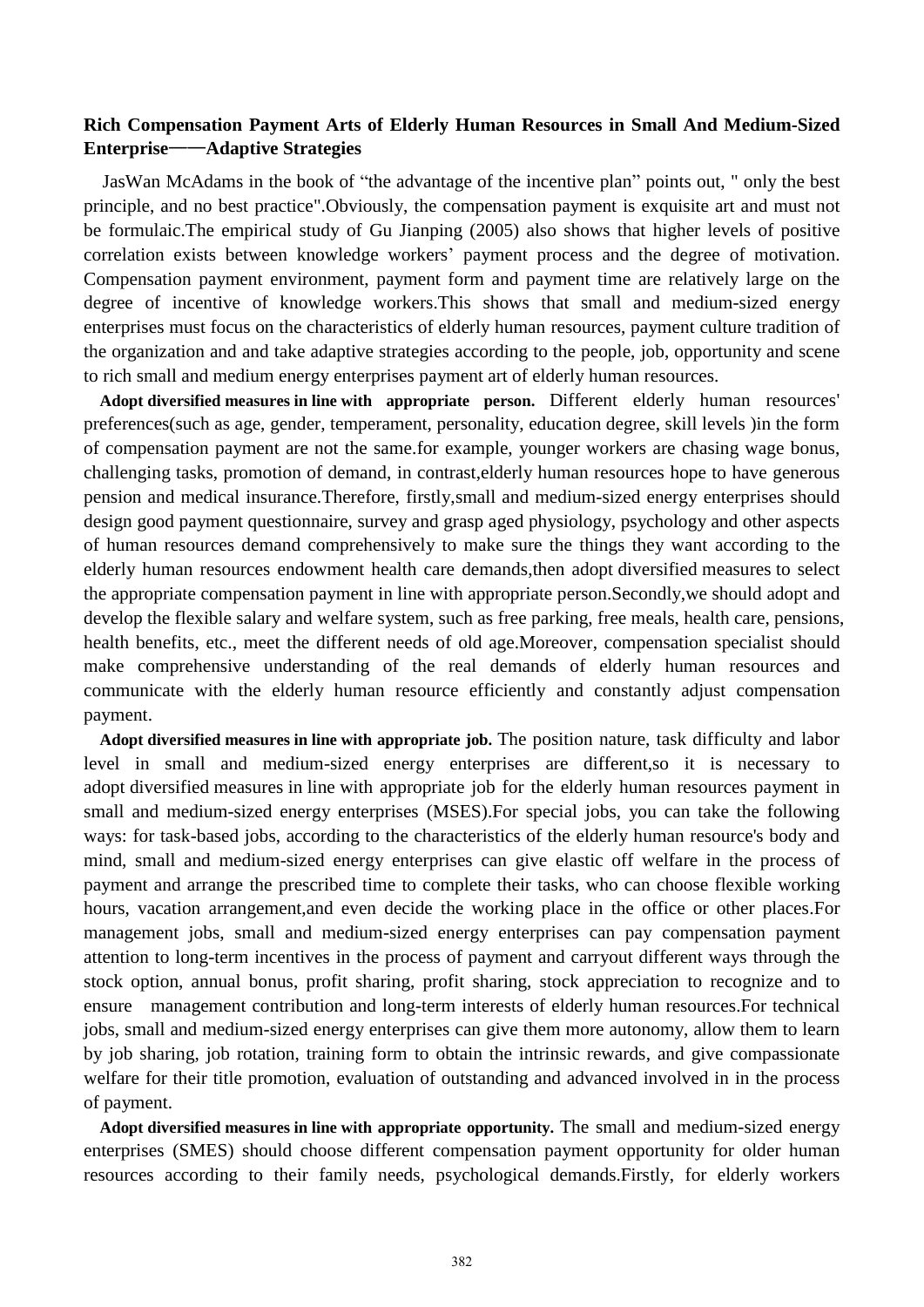families need, we can choose payment object - partner.In traditional Chinese culture, the "home" culture in payment art plays an incentive and condense the role of human resource of the elderly.Japanese McDonald's burger(the President of rattan tiantian) know how to help employees shape "great" women to make their employees to be a successful man.This case shows that we can choose year-mid, the year-end, even older workers spouse birthday as appropriate opportunity to pay a certain amount of compensation to their spouses to win the trust and support of family members in the process of payment of elderly human resource in small and medium energy enterprises.Secondly, to meet the elderly' psychological need, we can choose the appropriate payment opportunity to special needs.Traditional timing compensation form, such as payment by year, week and hourly, etc can not meet the special requirements for elderly human resource and it is adverse to incentive the enthusiasm of elderly human resource.Therefore, in view of personality needs of the elderly human resource in the birthday celebration, sons and daughters to marry, illness in hospital, family misfortune,we can launch diversified compensation payment method and pattern to meet elderly human resource emotional satisfaction and then receive the unexpected effect.

**Adopt diversified measures in line with appropriate scene.** Human resources in different career development stage show different psychological tendency, and the elderly in the late stages of career development, more focused on career stability, accordingly respected desire is more intense,due to the attitude stability. The appeal is more apparent in the strength of the Chinese "face" culture.Therefore in the process of compensation payment, the first is to hold a compensation commendation conference regularly. The elderly who get high salary can introduce their feelings and expectations about the future, and they can gain self-esteem and the respect for the needs of others in the process, and further inspire confidence and potential of the elderly human resources.Of course because of the sustainability of incentive effect of elderlyhuman resources, the frequency can be reduced.The second is to create good environment for compensation payment.In order to meet the respect demand of elderly human resources, based on the principle of grand and warm, we can the elderly who get high compensation payment to realize the solidarity and enhance a sense of pride through the propaganda window, portals, internal way, such as newspaper, banner, commemorative propaganda.

#### **Conclusion**

In contrast to traditional salary payment, whether it is a limited piece and piece, a progressive piece and piece, cut piece and work piece, or excess individual piece and collective piece of piecework, compensation forms are not suitable for the number of elderly human resources who lose interest in production of qualified products or complete more work, even this way may cause elderly human resource working strain, stress, hazardous to health. For new forms of floating rate and fixed compensation, it is based on the premise and basis to improve enterprise management level and staff being eager to get more salary, which can't reflect the compensation value of the elderly human resources demands.Therefore,to reflect the economic interests and the partner status safeguard of elderly human resources , the employer must be innovative in perfecting payment form and riching payment art to improve compensation satisfaction of elderly human resource in the small and medium-sized energy enterprises according to the people, job, opportunity and scene.